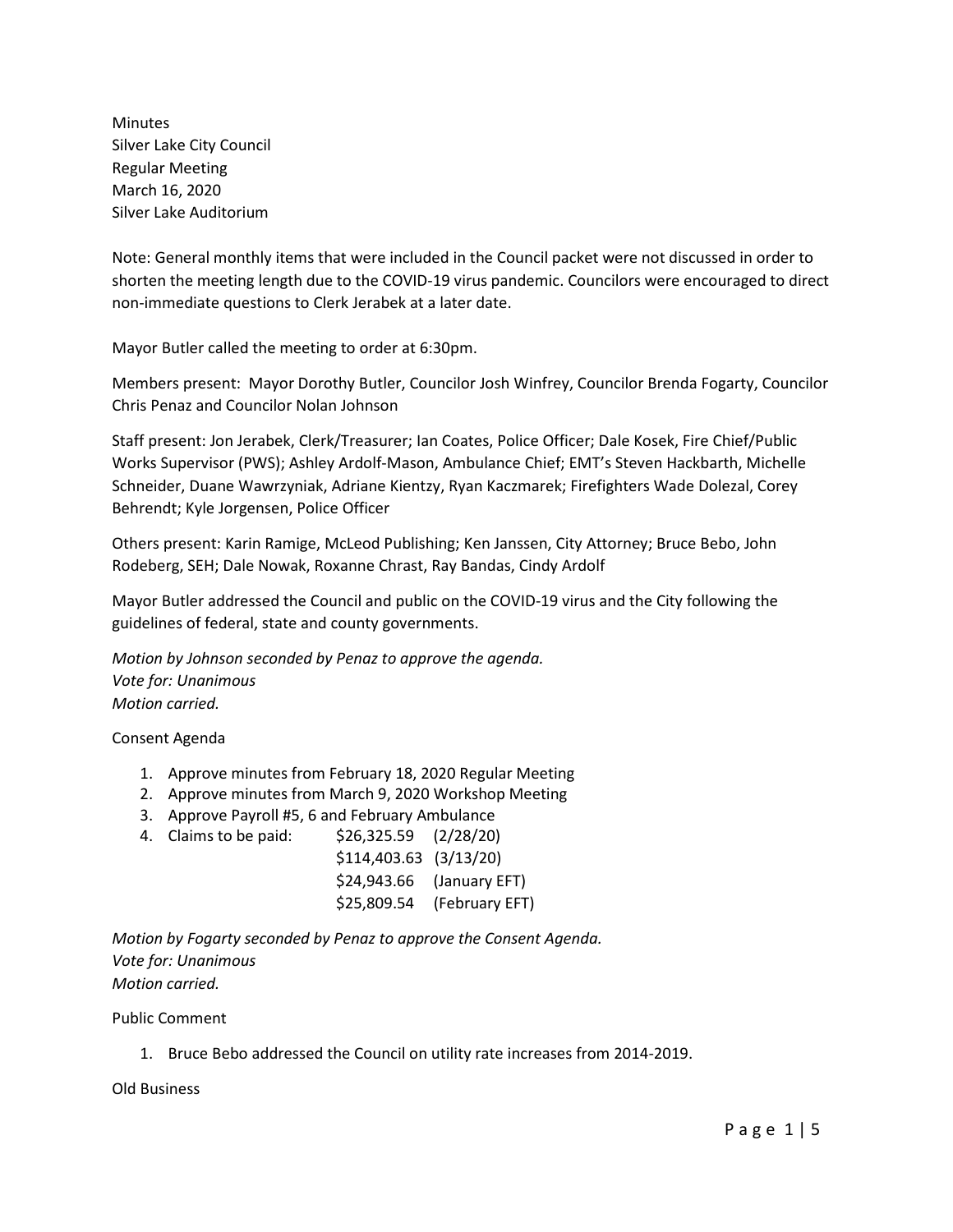- 1. Preliminary Engineering Report Update. John Rodeberg, SEH, informed that Council of the cancellation of the Public Hearing scheduled for March 24 due to the COVID-19 virus pandemic. Rodeberg discussed setting up a meeting with the infrastructure project committee to discuss the scope of the project due to recent findings on sewer treatment ponds and infrastructure and inflow concerns and also submitted a draft of the presentation to be given once a public hearing is held.
- 2. Multi-Unit Housing Review. The property has obtained a building permit to replace the ceiling assemblies in two apartments. There is no update on the methamphetamine clean-up process.
- 3. Compost Site Policy Update. The policy is in development and sign costs are being gathered.
- 4. Police Chief Position Opening. Council discussed candidates Evan Brown and Matthew Stiehm who were interviewed by the hiring committee of Sheriff Scott Rehmann, Clerk Jerabek and Mayor Butler in the first interview and the Council in the second interview. Clerk Jerabek and Sheriff Rehmann recommended Evan Brown for hire. The Council also considered furthering the discussion with Lester Prairie on shared services.

*Motion by Fogarty seconded by Johnson to offer the Chief of Police position to Evan Brown at the starting wage of \$22.10 per hour pending successful background check, drug screen and physical and psychological exam.* 

*Vote for: Fogarty, Johnson, Winfrey Vote against: Penaz, Butler Motion carried.* 

### New Business

- 1. STEM Extended Education at Auditorium Inquiry. Jacob Sandgren, who requested to address the Council, was not present and did not provide an outline of his proposal.
- 2. Blight and Sidewalk Snow and Ice Issues. Dale Nowak expressed concerns on blight and keeping sidewalks clear within the City. Clerk Jerabek and Officer Coates explained the process for enforcing the ordinances.
- 3. Application for 1-Day Gambling License for Silver Lake Pool and Parks Organization. Silver Lake Pool and Parks Organization applied to hold a raffle to be held on August 1, 2020. *Motion by Winfrey seconded by Johnson to approve the 1-Day Gambling License for August 1, 2020 for the Silver Lake Pool and Parks Organization. Vote for: Unanimous Motion carried.*
- 1. Resolution 20-08: Resolution Approving Property/Casualty Insurance Premiums. The City renewed its Property/Casualty Insurance through the League of MN Cities Insurance Trust for \$34,357. The budgeted amount for 2020 was \$33,550. *Motion by Johnson seconded by Fogarty to approve Resolution 20-08. Vote for: Unanimous Motion carried.*
- 4. Social Media and Digital Images Policy. Council reviewed model policy from League of MN Cities for Emergency Medical Services and digital images. A meeting with the Public Safety department heads will be held to discuss policy.

### Department Business

1. Public Works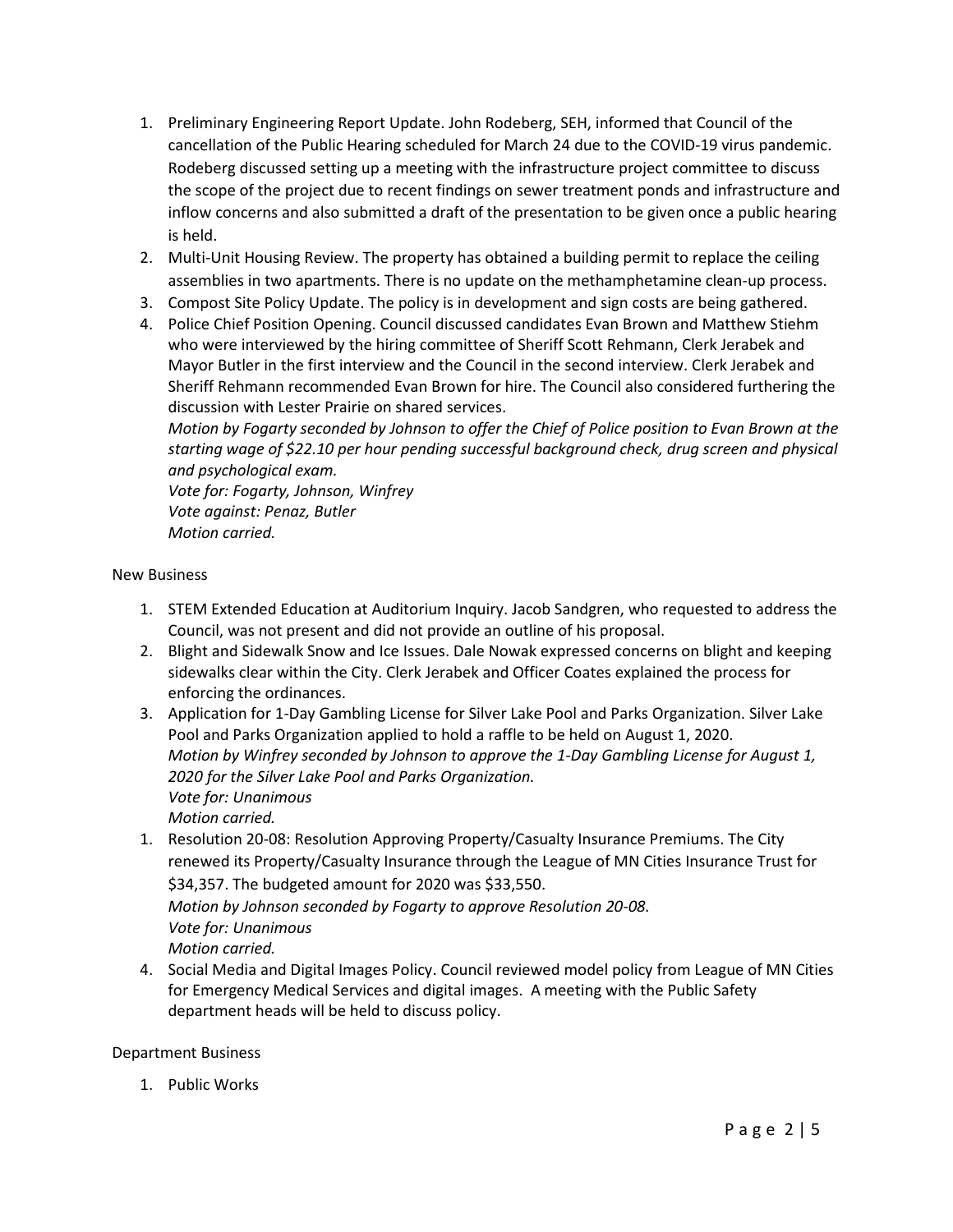a. Request to approve increase of \$500 in cost for John Deere broom attachment to bring total cost to \$3,000.

*Motion by Fogarty seconded by Winfrey to approve additional cost of \$500 for broom attachment.*

*Vote for: Unanimous*

*Motion carried.*

- b. Noted that compost site will remain closed until April 1.
- c. Discussed Maintenance Worker job description and application process. Clerk Jerabek to have Keystone Compensation review job description for wage range.
- 2. Public Safety
	- a. Fire Department
		- i. Request to approve hire of McCoy Zajicek as probationary firefighter. Drug screen, medical exam and physical exam have been passed. Zajicek would be considered an active firefighter after completion of agility, oral and written tests.

*Motion by Johnson seconded by Winfrey to approve the hire of McCoy Zajicek as probationary firefighter. Vote for: Unanimous*

*Motion carried.*

- b. Ambulance
	- i. Performance evaluation for Ambulance Chief Ardolf-Mason regarding a verbal warning from the Personnel Committee for violating the Social Media Policy. Ardolf-Mason chose to allow the evaluation to be open to the public. The evaluation lasted for over 30 minutes and public comment was given. *Motion by Winfrey seconded by Penaz to close the evaluation. Vote for: Winfrey, Penaz, Johnson, Butler Vote against: Fogarty Motion carried.*
	- ii. Reviewed agreement with Ridgewater College to allow students to obtain clinical experience with the Ambulance Department. The agreement has been vetted by the State of Minnesota.

*Motion by Fogarty seconded by Johnson to approve the agreement with Ridgewater College and the Silver Lake Ambulance Service to allow students to perform clinical work with the service.* 

*Vote for: Unanimous*

*Motion carried.*

- iii. Discussed option for mediator to improve communication with department.
- c. Police Department
	- i. Police Officers to respond to a call according to McLeod County protocol in response to possible COVID-19 symptoms.
- 3. Municipal Liquor Store
	- a. Sales for February were \$43,784.20 with a profit of \$7,676.10. Year-to-date sales were \$84,131.40 with a profit of \$17,391.65.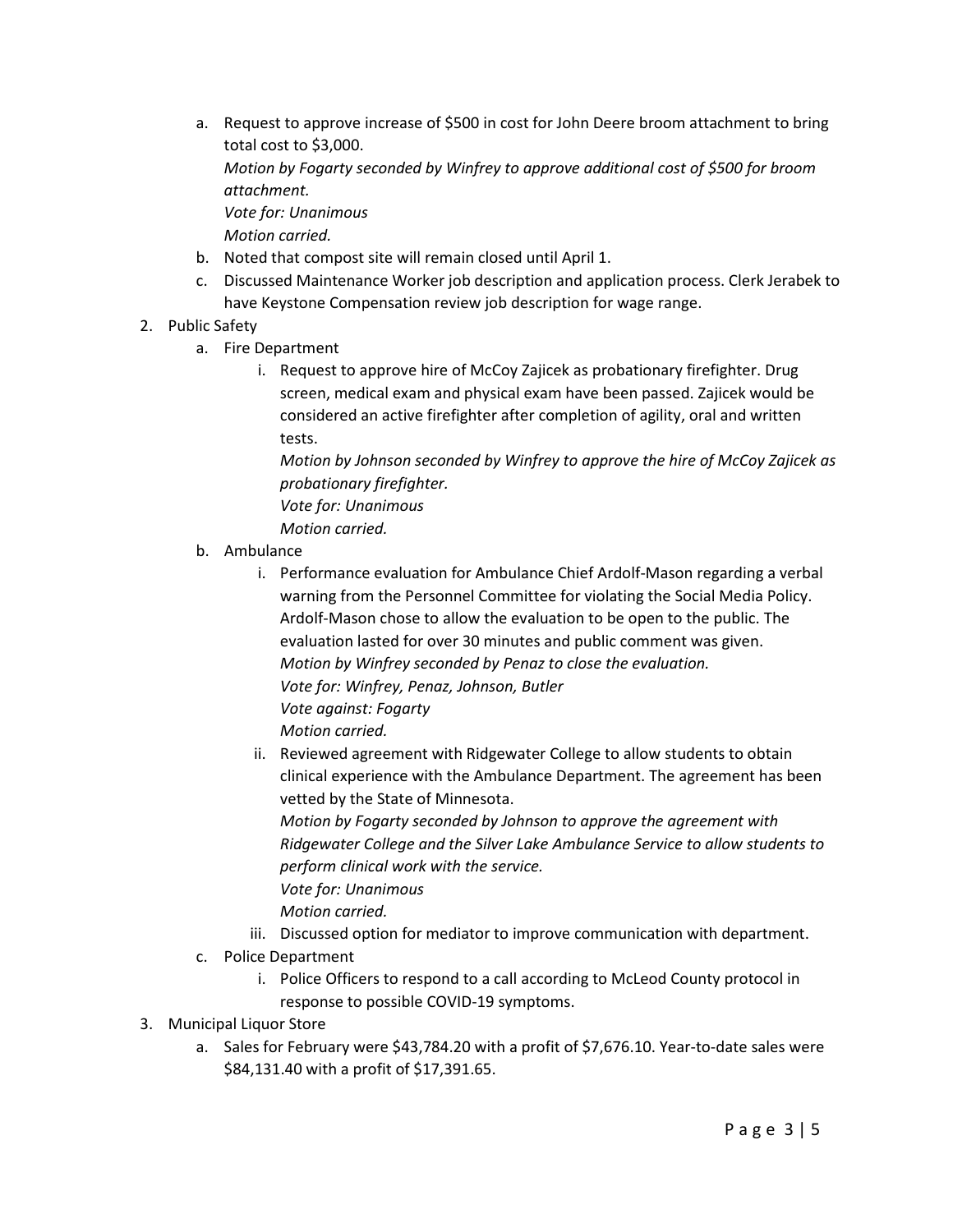b. Request to hire Tanya Olson as part-time Bartender. Personnel Committee approved hire on March 10, 2020.

*Motion by Penaz seconded by Fogarty to approve Tanya Olson for part-time Bartender as starting wage of \$10.53 per hour pending passing of background check and drug screening.*

*Vote for: Penaz, Fogarty, Johnson, Butler Vote against: Winfrey Motion carried.*

c. Requests to approve 6-month reviews for part-time Bartender Rhonda Kaczmarek and part-time Bartender Abigail Montes De Oca.

*Motion by Penaz seconded by Winfrey to approve 6-month review for part-time Bartender Rhonda Kaczmarek and to retain with wage increase to \$11.10 per hour. Vote for: Unanimous Motion carried.*

*Motion by Penaz seconded by Johnson to approve 6-month review for part-time Bartender Abigail Montes De Oca and to retain with wage increase to \$11.10 per hour. Vote for: Unanimous*

*Motion carried.*

- 4. Community Development
	- a. Planning Commission met on March 10
		- i. DNR representative presented information on Silver Lake and Swan Lake.
		- ii. Discussed proposed 4-unit dwelling that would require conditional use permit or re-zoning and multiple variances.
		- iii. Reviewed draft for campground by softball field.
	- b. Logo/slogan contest underway.
- 5. Recreation
	- a. Swimming lesson and summer recreation sign-up was postponed until May 6.
- 6. Administration
	- a. January Treasurer's Report.
	- b. Request to approve Overtime and Compensatory Time Policy. *Motion by Winfrey seconded by Penaz to approve the Overtime and Compensatory Time Policy. Vote for: Unanimous Motion carried.*

### Open Discussion

*1.* Discussion on COVID-19 response by the City and future plans.

*Motion by Fogarty seconded by Johnson to adjourn this regular meeting of the Silver Lake City Council. Vote for: Unanimous Motion carried.*

Meeting adjourned at 8:41pm.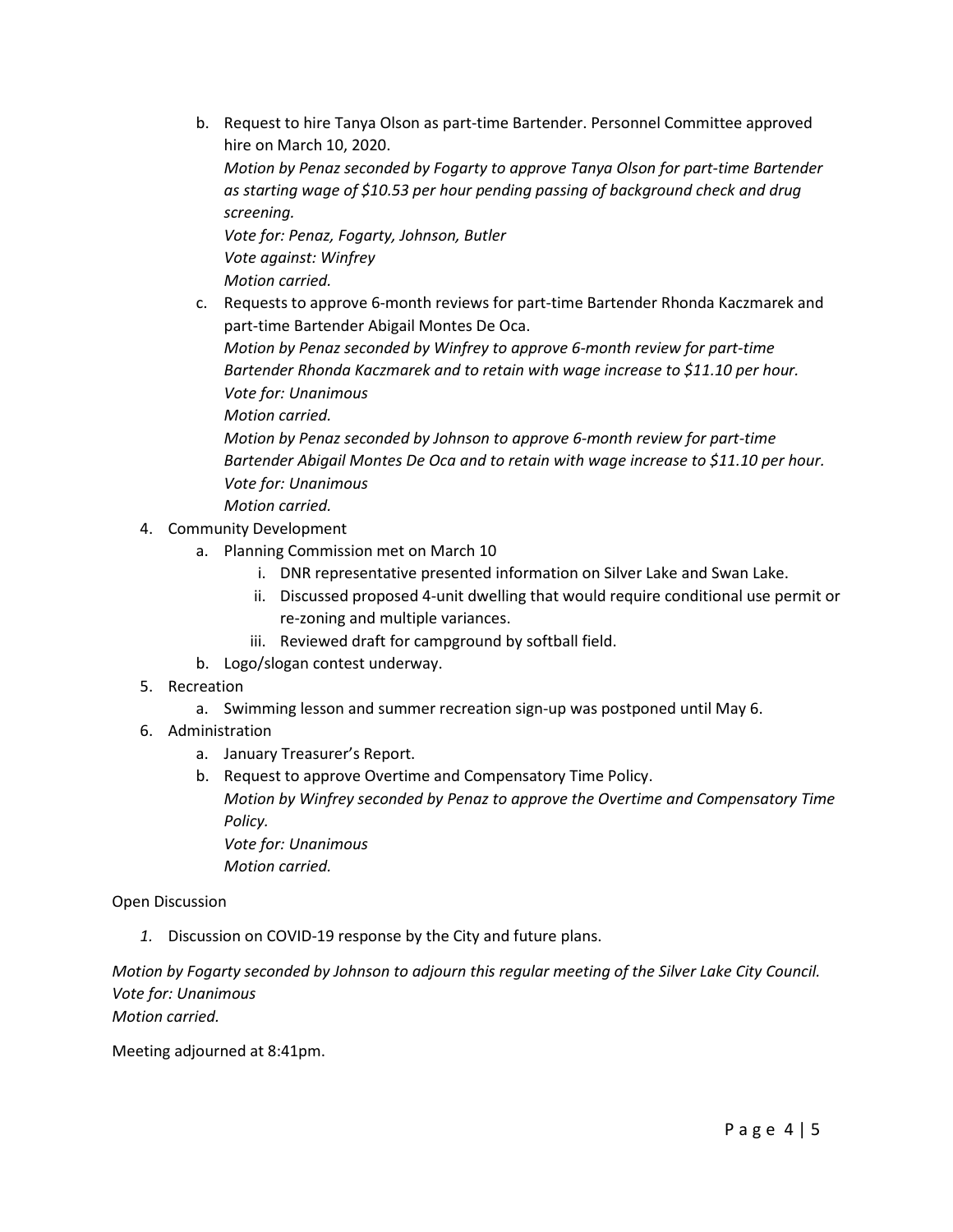Seal of the City:

Jon Jerabek, Clerk/Treasurer